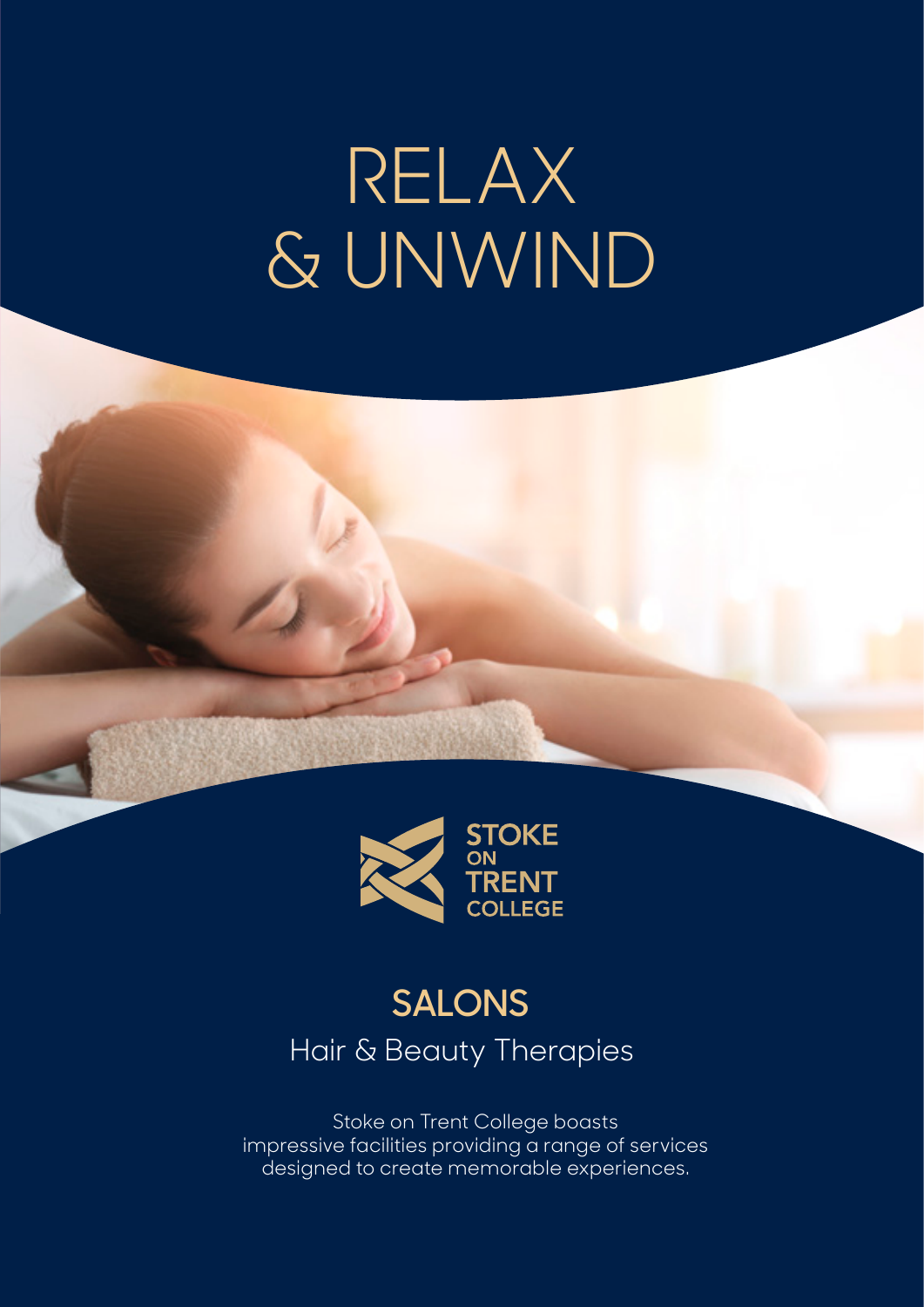## BEAUTY PRICE LIST

| <b>Facials</b>                                                                       |                       |
|--------------------------------------------------------------------------------------|-----------------------|
| Complete Facial (cleanse, tone, massage and mask)                                    | 6.00                  |
| Make-up                                                                              | £4.00                 |
| <b>Eye Treatments</b>                                                                |                       |
| Eyebrow Tint*                                                                        | £4.00                 |
| Eyelash Tint*                                                                        | £5.00                 |
| Eyelash and Brow Tint*                                                               | £8.00                 |
| <b>Eyebrow Shape</b>                                                                 | £4.00                 |
| Lash perming                                                                         | £12.00                |
| <b>Waxing Treatments</b>                                                             |                       |
| Half Leg Wax                                                                         | £6.00                 |
| Full Leg Wax                                                                         | £10.00                |
| Underarm Wax                                                                         | £5.00                 |
| <b>Bikini Wax</b>                                                                    | £5.00                 |
| Lip and Chin Wax                                                                     | £5.00                 |
| Eyebrow Wax                                                                          | £5.00                 |
| <b>Hand and Foot Treatments</b>                                                      |                       |
| Manicure                                                                             | £5.00                 |
| Pedicure                                                                             | £5.00                 |
| Deluxe Manicure<br>With either a paraffin wax, mask with heated mitts or exfoliation | £7.00                 |
| Deluxe Pedicure                                                                      | £7.00                 |
| With either a paraffin wax, mask with heated boots or exfoliation                    |                       |
| Deluxe Manicure & Pedicure                                                           | £12.00                |
| Gel polish added to a manicure or pedicure                                           | additional £3         |
| Nail Art                                                                             | Price on consultation |
| <b>Artificial Nails</b>                                                              |                       |
| Limited availability throughout the year - ask for more details                      |                       |
| Full set of artificial nails                                                         | £15.00                |
| Full Set - Gels, Acrylics                                                            | £15.00                |
| Nail Infills                                                                         | £8.00                 |
| <b>Spray Tan</b>                                                                     | £10.00                |

All treatments will be subject to a medical history check and consultation. Any treatments marked with a \* will require a recorded patch test 48 hours prior to the treatment.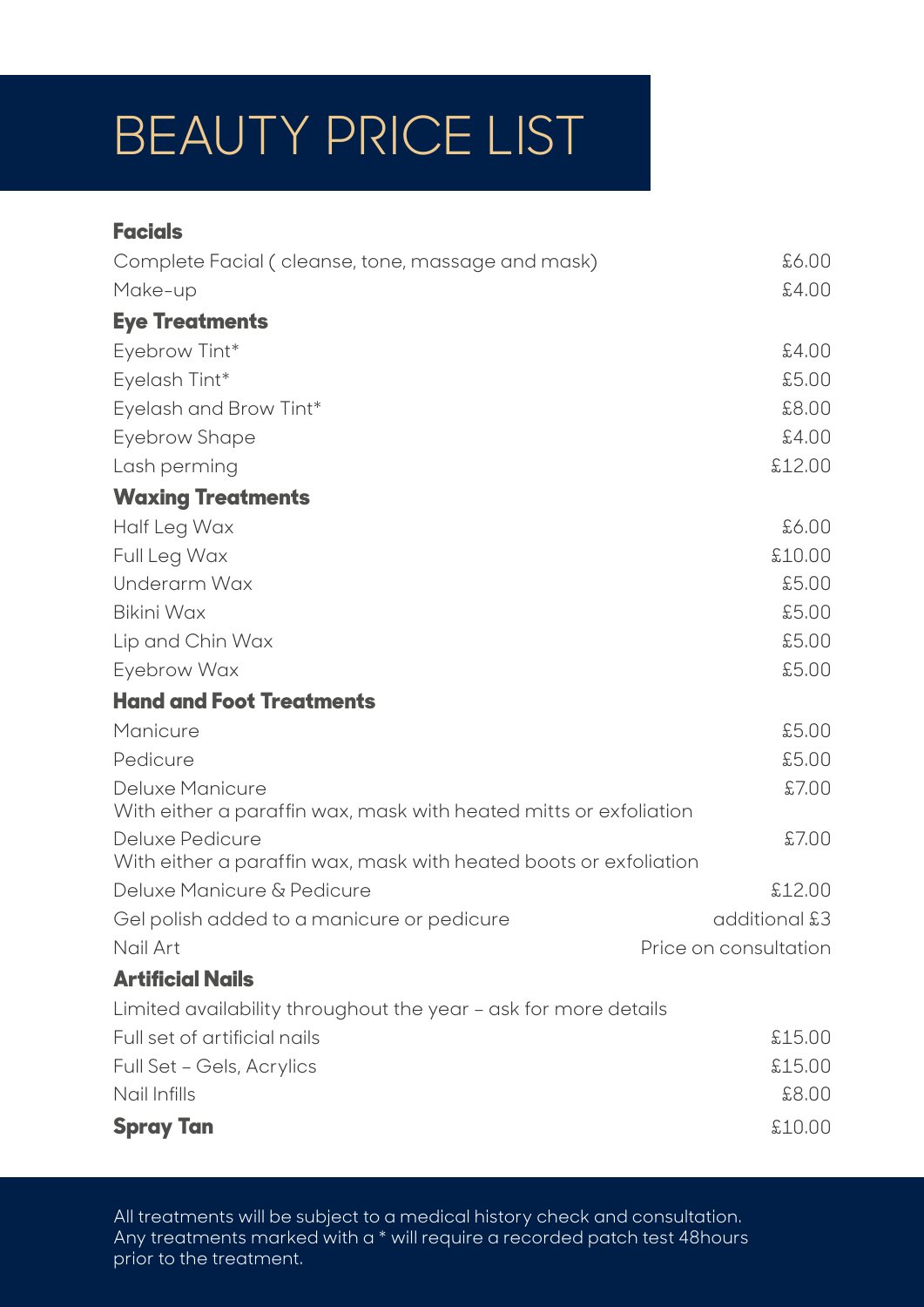## HAIR SALON PRICE LIST

| <b>Barbering</b>                              |                       |
|-----------------------------------------------|-----------------------|
| Gents Cut                                     | £5.00                 |
| Gents Skin Fade                               | £7.00                 |
| Wash & Finish                                 | £2.00                 |
| $F \circ i's^*$                               | Price on consultation |
| Cap Highlights*                               | £18.00                |
| Permanent/Semi/Quasi Colour*                  | £15.00                |
| <b>Beard Trim</b>                             | £3.00                 |
| Shape up/Tramlines                            | £2.00                 |
| <b>Ladies Styling</b>                         |                       |
| Wash & Finish                                 | £5.00                 |
| Cut & Finish                                  | £10.00                |
| Hair up                                       | £10.00                |
| Perms (Including cut & finish)                |                       |
| Short Hair (above shoulder)                   | £12.00                |
| Long Hair                                     | £20,00                |
| <b>Colouring (Including cut &amp; finish)</b> |                       |
| Full Head Colour* (up to 2 tubes of colour)   | £22.00                |
| Root Retouch*                                 | £18.00                |
| Half Head Foils* (toner not included)         | £18.00                |
| Full Head Foils* (toner not included          | £25.00                |
| Colour Combination*                           | £30.00                |
| Colour Correction* from                       | £35.00                |
| Additional tube of colour /toner              | £8.00                 |
| <b>Additional Services</b>                    |                       |
| Deep Conditioning Henna Mask Treatment        | £2.00                 |
| Spa Mist Treatment                            | £5.00                 |
| Scalp Treatment                               | £3.00                 |
| L'Oreal Treatment                             | £4.00                 |



\*Skin test required 48hrs prior to service

For information and appointments please contact the Hair & Beauty Reception T: 01782 603542